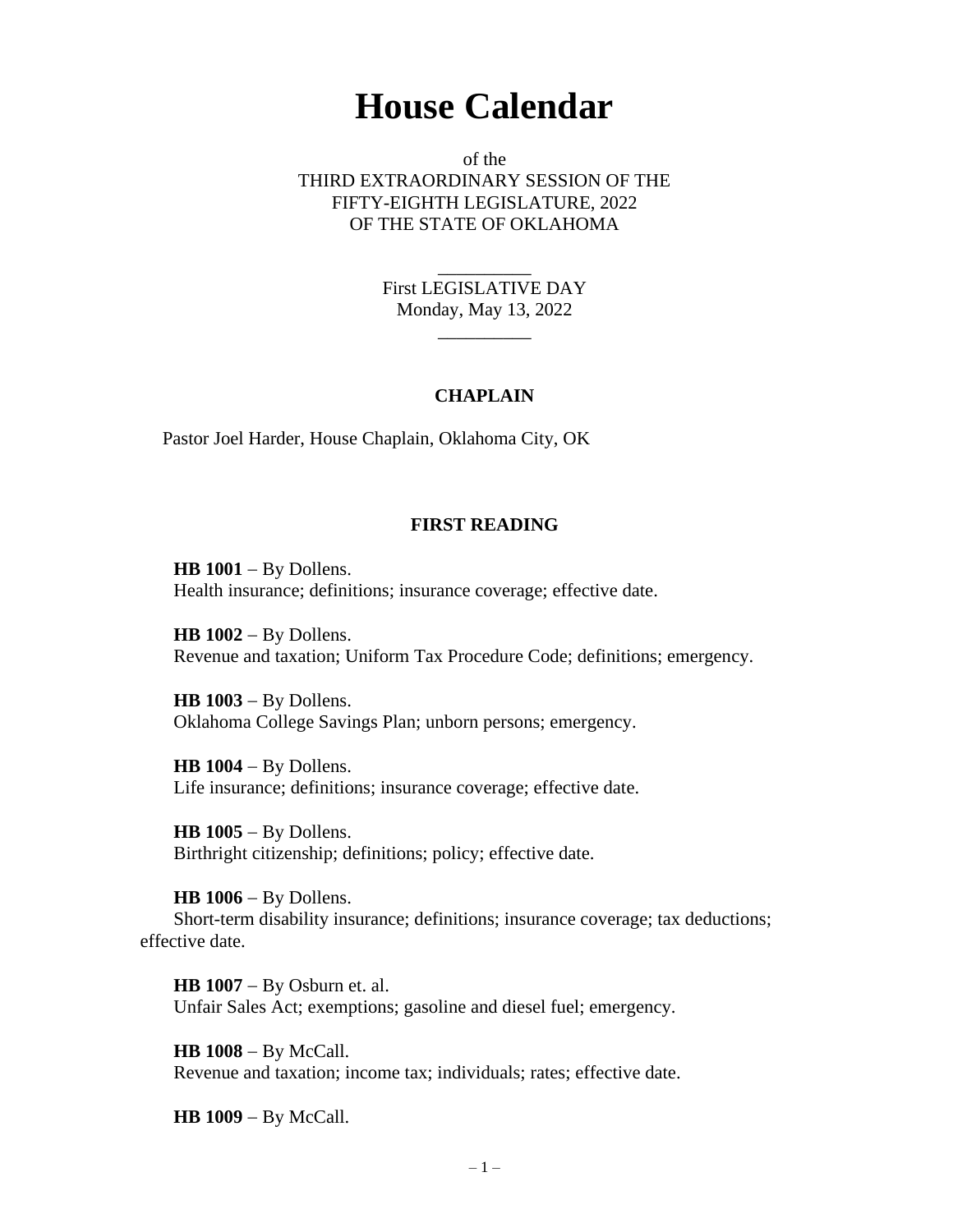Revenue and taxation; income tax; individuals; rates; effective date.

**HB 1010** − By McCall. Revenue and taxation; income tax rates; effective date.

**HB 1011** − By McCall. Revenue and taxation; sales tax relief credit; effective date; emergency.

## **HB 1012** − By McCall.

Revenue and taxation; sales tax exemption; food and food ingredients; effective date; emergency.

### **HB 1013** − By McCall.

Revenue and taxation; sales tax exemption; food and food ingredients; effective date; emergency.

#### **HB 1014** − By McCall.

Revenue and taxation; sales tax exemption; food and food ingredients; effective date; emergency.

#### **HB 1015** − By McCall.

Revenue and taxation; sales tax exemption; food and food ingredients; effective date; emergency.

#### **HB 1016** − By McCall.

Revenue and taxation; sales tax exemption; food and food ingredients; effective date; emergency.

#### **HB 1017** − By McCall.

Revenue and taxation; sales tax exemption; food and food ingredients; effective date; emergency.

**HB 1018** − By Wallace et. al. Appropriations; Office of the Governor; emergency.

**HB 1019** − By Wallace et. al. Appropriations; Office of Management and Enterprise Services; emergency.

**HB 1020** − By Wallace et. al. Appropriations; Oklahoma Health Care Authority; emergency.

**HB 1021** − By Wallace. Revenue and taxation; income tax; tax credits; in lieu; effective date.

**HB 1022** − By McCall. Revenue and taxation; franchise tax; suspension; effective date.

**HB 1023** − By Wolfley.